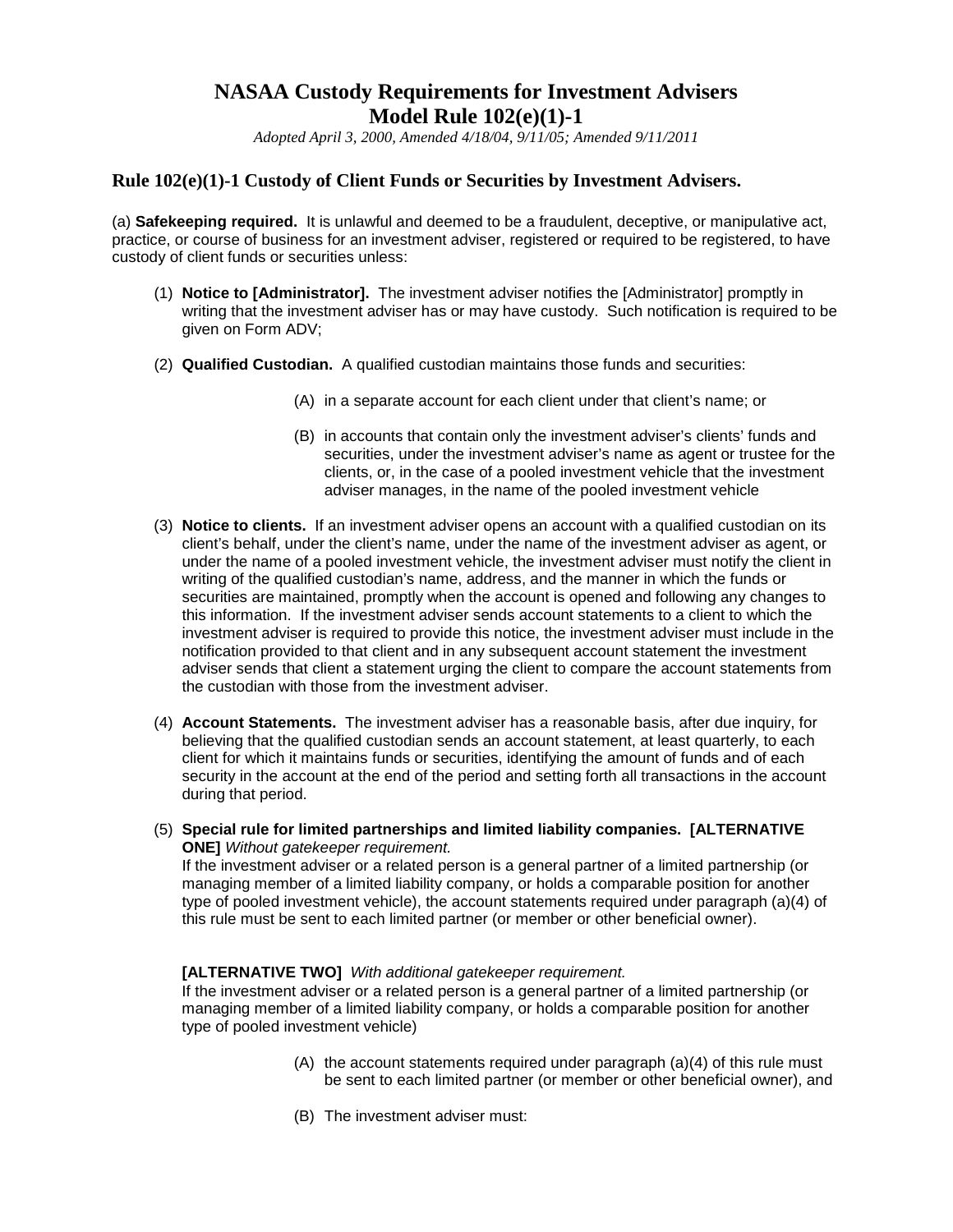- (i) enter into a written agreement with an independent party who is obliged to act in the best interest of the limited partners, members, or other beneficial owners to review all fees, expenses and capital withdrawals from the pooled accounts;
- (ii) send all invoices or receipts to the independent party, detailing the amount of the fee, expenses or capital withdrawal and the method of calculation such that the independent party can:

a. determine that the payment is in accordance with the pooled investment vehicle standards (generally the partnership agreement or membership agreement) and

b. forward, to the qualified custodian, approval for payment of the invoice with a copy to the investment adviser.

- (6) **Independent Verification.** The client funds and securities of which the investment adviser has custody are verified by actual examination at least once during each calendar year, by an independent certified public accountant, pursuant to a written agreement between the investment adviser and the independent certified public accountant, at a time that is chosen by the independent certified public accountant without prior notice or announcement to the investment adviser and that is irregular from year to year. The written agreement must provide for the first examination to occur within six months of becoming subject to this paragraph, except that, if the investment adviser maintains client funds or securities pursuant to this rule as a qualified custodian, the agreement must provide for the first examination to occur no later than six months after obtaining the internal control report. The written agreement must require the independent certified public accountant to:
	- (A) file a certificate on Form ADV-E with the [Administrator] within 120 days of the time chosen by the independent certified public accountant in paragraph (a)(6) of this rule, stating that it has examined the funds and securities and describing the nature and extent of the examination.
	- (B) notify the [Administrator] within one business day of the finding of any material discrepancies during the course of the examination, by means of a facsimile transmission or electronic mail, followed by first class mail, directed to the attention of the [Administrator]; and
	- (C) file within four business days of the resignation or dismissal from, or other termination of, the engagement, or removing itself or being removed from consideration for being reappointed, Form ADV-E accompanied by a statement that includes:
		- (i) The date of such resignation, dismissal, removal, or other termination, and the name, address, and contact information of the independent certified public accountant; and
		- (ii) An explanation of any problems relating to examination scope or procedure that contributed to such resignation, dismissal, removal, or other termination.
- (7) **Investment advisers acting as qualified custodians.** If the investment adviser maintains, or if the investment adviser has custody because a related person maintains, client funds or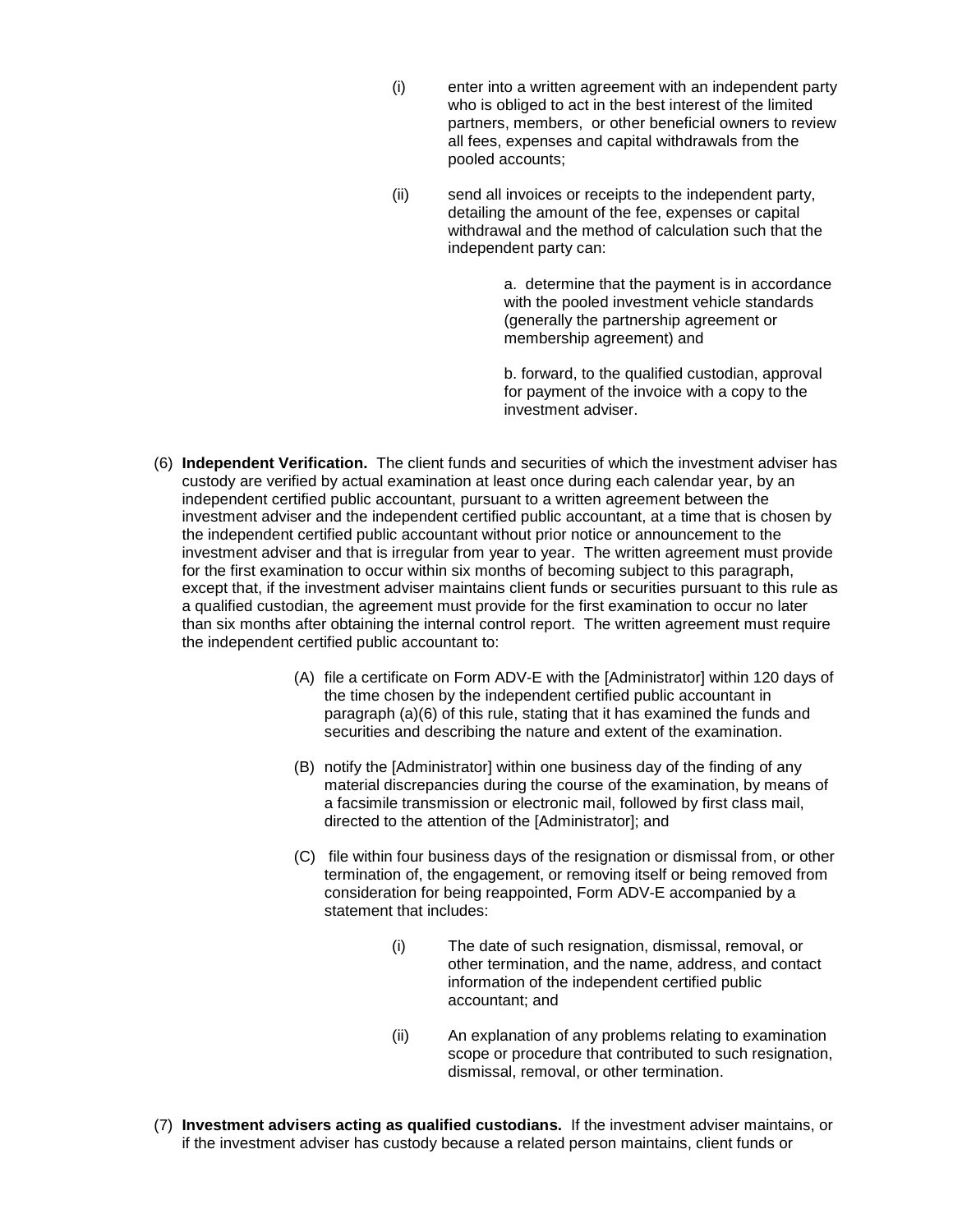securities pursuant to this rule as a qualified custodian in connection with advisory services the investment adviser provides to clients:

- (A) The independent certified public accountant the investment adviser retains to perform the independent verification required by paragraph (a)(6) of this rule must be registered with, and subject to regular inspection as of the commencement of the professional engagement period, and as of each calendar year-end, by, the Public Company Accounting Oversight Board in accordance with its rules; and
- (B) The investment adviser must obtain, or receive from its related person, within six months of becoming subject to this paragraph and thereafter no less frequently than once each calendar year a written internal control report prepared by an independent certified public accountant:
	- (i) The internal control report must include an opinion of an independent certified public accountant as to whether controls have been placed in operation as of a specific date, and are suitably designed and are operating effectively to meet control objectives relating to custodial services, including the safeguarding of funds and securities held by either the investment adviser or a related person on behalf of the investment advisers clients, during the year;
	- (ii) The independent certified public accountant must verify that the funds and securities are reconciled to a custodian other than the investment adviser or the investment advisers related person; and
	- (iii) The independent certified public accountant must be registered with, and subject to regular inspection as of the commencement of the professional engagement period, and as of each calendar year-end, by, the Public Company Accounting Oversight Board in accordance with its rules.
- (8) **Independent representatives.** A client may designate an independent representative to receive, on his behalf, notices and account statements as required under paragraphs (a)(3) and  $(a)(4)$  of this rule.

## (b) **Exceptions.**

- (1) **Shares of mutual funds.** With respect to shares of an open-end company as defined in Section 5(a)(1) of the Investment Company Act of 1940 ('mutual fund"), the investment adviser may use the mutual fund's transfer agent in lieu of a qualified custodian for purposes of complying with paragraph (a) of this rule;
- (2) **Certain privately offered securities**.
	- (A) The investment adviser is not required to comply with paragraph (a)(2) of this rule with respect to securities that are:
		- (i) acquired from the issuer in a transaction or chain of transactions not involving any public offering;
		- (ii) uncertificated and ownership thereof is recorded only on the books of the issuer or its transfer agent in the name of the client; and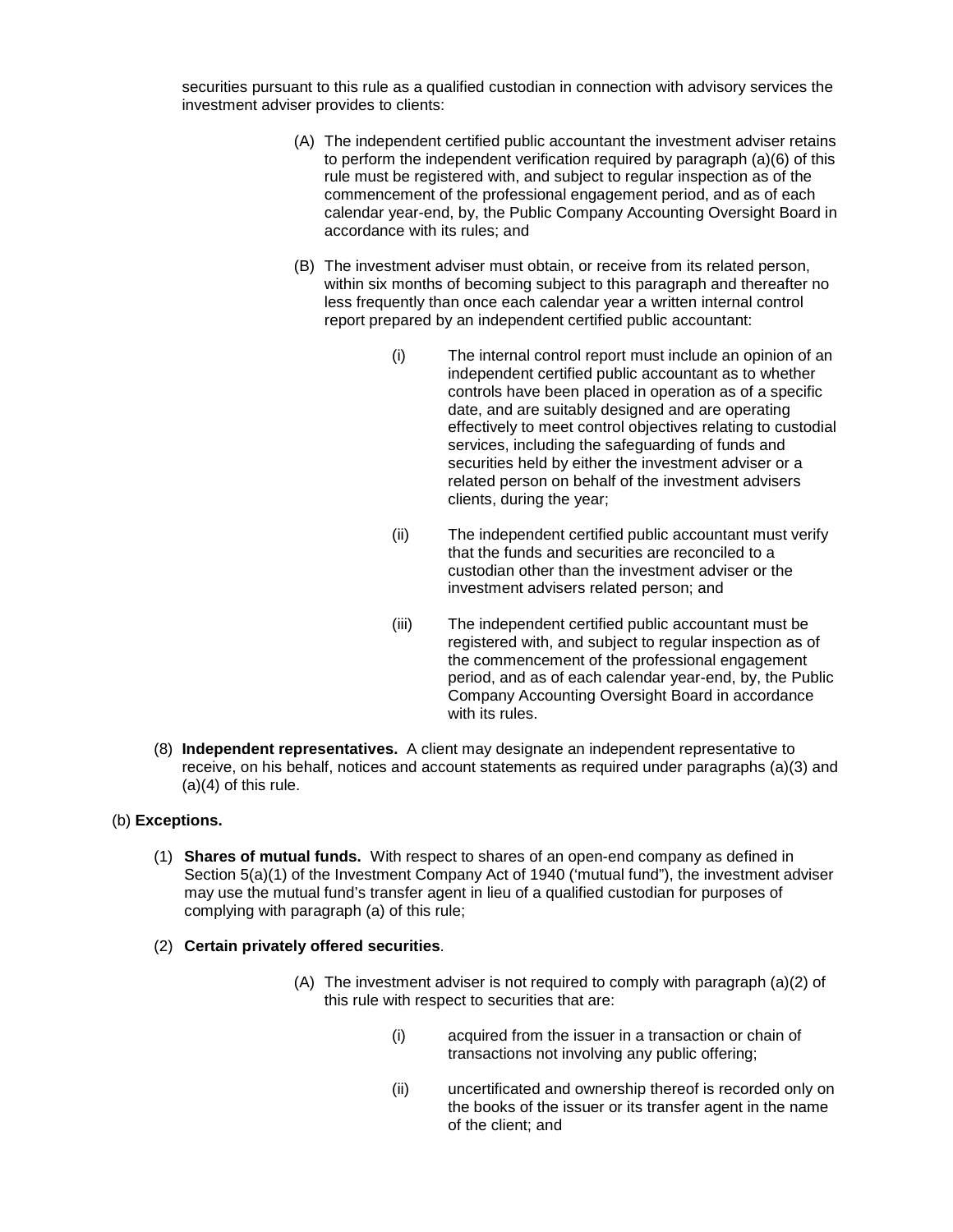- (iii) transferable only with prior consent of the issuer or holders of the outstanding securities of the issuer.
- (B) Notwithstanding paragraph (b)(2)(A) of this rule, the provisions of this paragraph (b)(2) are available with respect to securities held for the account of a limited partnership (or limited liability company, or other type of pooled investment vehicle) only if the limited partnership is audited, and the audited financial statements are distributed, as described in paragraph (b)(4) of this rule and the investment adviser notifies the [Administrator] in writing that the investment adviser intends to provide audited financial statements, as described above. Such notification is required to be provided on Form ADV.
- (3) **Fee Deduction**. Notwithstanding paragraph (a)(6) of this rule, an investment adviser is not required to obtain an independent verification of client funds and securities maintained by a qualified custodian if all of the following are met:
	- (A) The investment adviser has custody of the funds and securities solely as a consequence of its authority to make withdrawals from client accounts to pay its advisory fee;
	- (B) The investment adviser has written authorization from the client to deduct advisory fees from the account held with the qualified custodian;
	- (C) Each time a fee is directly deducted from a client account, the investment adviser concurrently:
		- (i) sends the qualified custodian [sends the independent party designated pursuant to section (a)(5)(B)(ii)] an invoice or statement of the amount of the fee to be deducted from the client's account; and

*If the administrator has adopted the gatekeeper requirements of sub. (a)(5) Alternative Two, this subsection should refer to the bracketed language with regard to only sending the invoice to the independent party (not directly to the custodian) who will upon approval forward the invoice to the custodian for action.* 

- (ii) sends the client an invoice or statement itemizing the fee. Itemization includes the formula used to calculate the fee, the amount of assets under management the fee is based on, and the time period covered by the fee.
- (D) The investment adviser notifies the [Administrator] in writing that the investment adviser intends to use the safeguards provided above. Such notification is required to be given on Form ADV.

*The bracketed language in (C)(i) is to be used when the administrator adopts ALTERNATIVE TWO of sub. (a)(5).*

- (4) **Limited partnerships subject to annual audit.** An investment adviser is not required to comply with paragraphs (a)(3) and (a)(4) and shall be deemed to have complied with paragraph (a)(6) of this rule with respect to the account of a limited partnership (or limited liability company, or another type of pooled investment vehicle) if each of the following conditions are met:
	- (A) The adviser sends to all limited partners (or members or other beneficial owners) at least quarterly, a statement showing: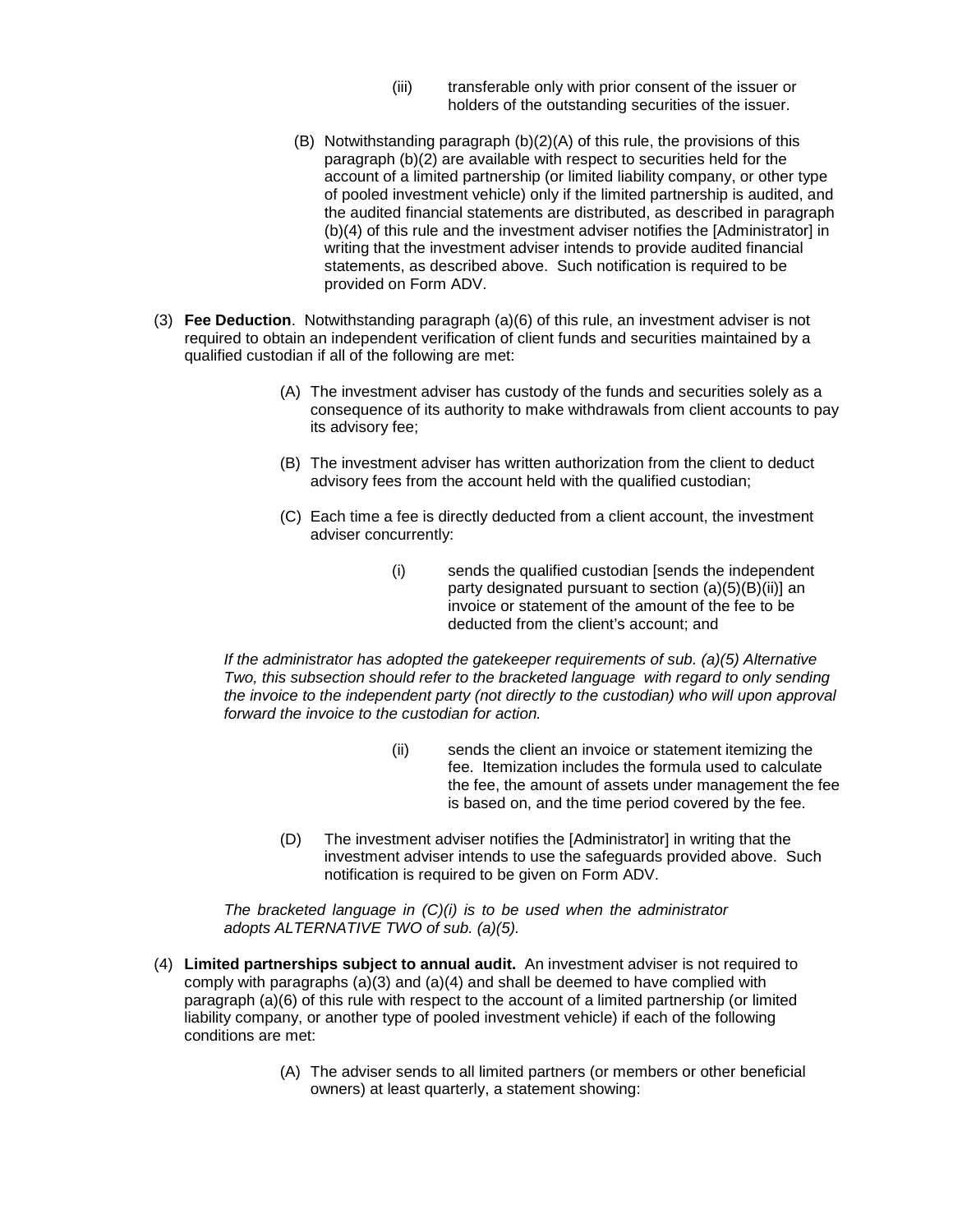- (i) the total amount of all additions to and withdrawals from the fund as a whole as well as the opening and closing value of the fund at the end of the quarter based on the custodian's records;
- (ii) a listing of all long and short positions on the closing date of the statement in accordance with FASB Rule ASC 946-210-50;
- (iii) the total amount of additions to and withdrawals from the fund by the investor as well as the total value of the investor's interest in the fund at the end of the quarter.

*The listing in sub. (ii) follows FASB rule ASC 946-210-50-6 whereby, long and short positions representing more than 5% of the net assets of the fund must be reported as outlined in this subsection of the FASB rule. All provisions of subsection 50-6 apply to the position disclosure required on the quarterly customer statement. This is the same reporting format required by rule 13F under the Securities Exchange Act of 1934 for investment managers' annual reports.* 

- (B) At least annually the fund is subject to an audit and distributes its audited financial statements prepared in accordance with generally accepted accounting principles to all limited partners (or members or other beneficial owners) [and the Administrator] within 120 days of the end of its fiscal year;
- (C) The audit is performed by an independent certified public accountant that is registered with, and subject to regular inspection as of the commencement of the professional engagement period, and as of each calendar year-end, by, the Public Company Accounting Oversight Board in accordance with its rules;
- (D) Upon liquidation, the adviser distributes the fund's final audited financial statements prepared in accordance with generally accepted accounting principles to all limited partners (or members or other beneficial owners) and the Administrator promptly after the completion of such audit;
- (E) The written agreement with the independent certified public accountant must require the independent certified public accountant to, upon resignation or dismissal from, or other termination of, the engagement, or upon removing itself or being removed from consideration for being reappointed, notify the [Administrator] within four business days accompanied by a statement that includes:
	- (i) The date of such resignation, dismissal, removal, or other termination, and the name, address, and contact information of the independent certified public accountant; and
	- (ii) An explanation of any problems relating to audit scope or procedure that contributed to such resignation, dismissal, removal, or other termination.
- (F) The investment adviser must also notify the [Administrator] in writing that the investment adviser intends to employ the use of the statement delivery and audit safeguards described above. Such notification is required to be given on Form ADV.
- (5) **Registered Investment Companies.** The investment adviser is not required to comply with this rule with respect to the account of an investment company registered under the Investment Company Act of 1940.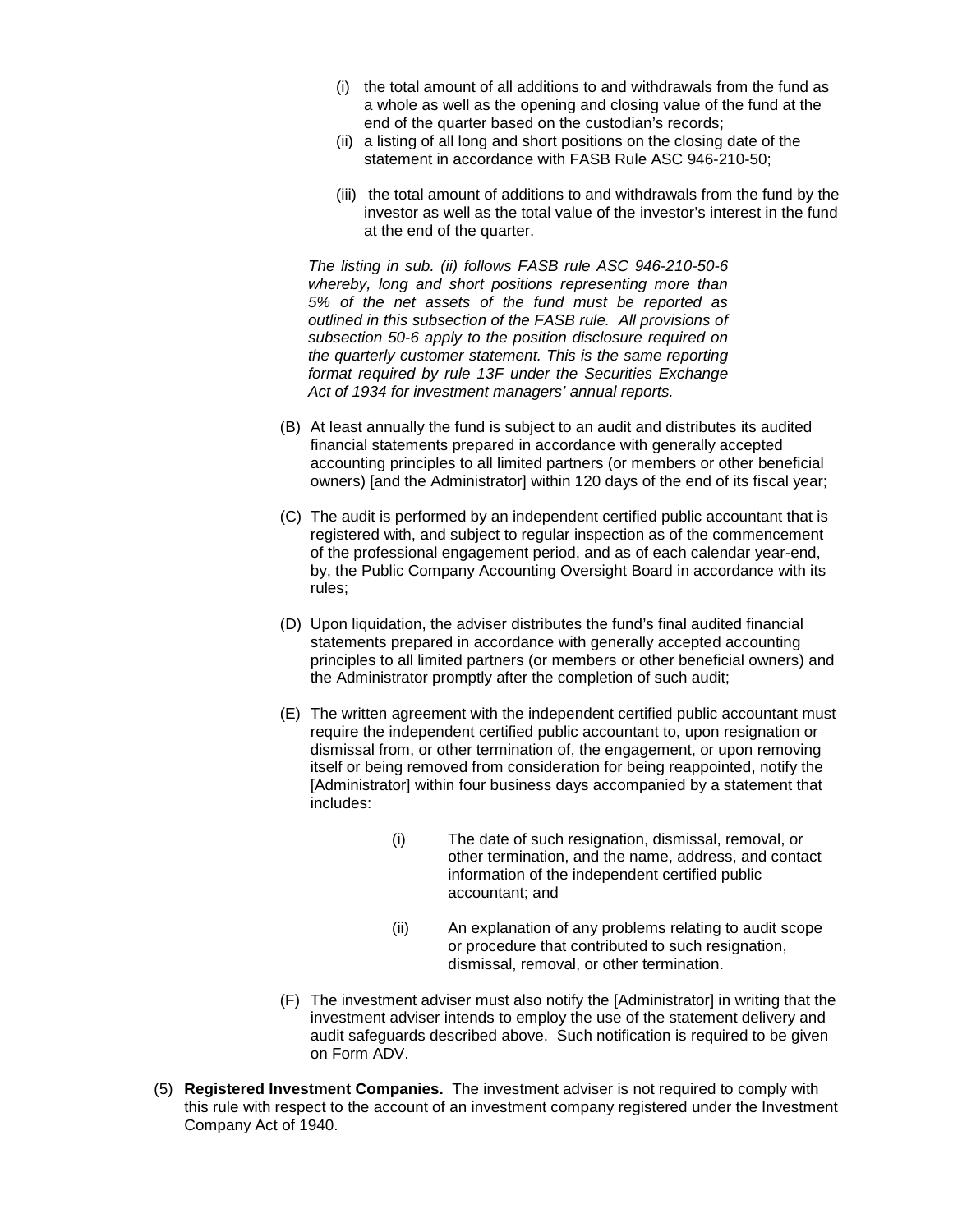(c) **Delivery to Related Persons**. Sending an account statement under paragraph (a)(5) of this rule or distributing audited financial statements under paragraph (b)(4) of this rule shall not satisfy the requirements of this rule if such account statements or financial statements are sent solely to limited partners (or members or other beneficial owners) that themselves are limited partnerships (or limited liability companies, or another type of pooled investment vehicle) and are related persons of the investment adviser.

### (d) **Definitions.** For purposes of the rule:

- (1) "Control" means the power, directly or indirectly, to direct the management or policies of a person whether through ownership of securities, by contract, or otherwise. Control includes:
	- (A) Each of the investment adviser's officers, partners, or directors exercising executive responsibility (or persons having similar status or functions) is presumed to control the investment adviser;
	- (B) A person is presumed to control a corporation if the person:
		- (i) directly or indirectly has the right to vote 25 percent or more of a class of the corporation's voting securities; or
		- (ii) has the power to sell or direct the sale of 25 percent or more of a class of the corporation's voting securities;
	- (C) A person is presumed to control a partnership if the person has the right to receive upon dissolution, or has contributed, 25 percent or more of the capital of the partnership;
	- (D) A person is presumed to control a limited liability company if the person:
		- (i) directly or indirectly has the right to vote 25 percent or more of a class of the interests of the limited liability company;
		- (ii) has the right to receive upon dissolution, or has contributed, 25 percent or more of the capital of the limited liability company;
		- (iii) is an elected manager of the limited liability company; or
	- (E) A person is presumed to control a trust if the person is a trustee or managing agent of the trust.
- (2) "Custody" means holding directly or indirectly, client funds or securities, or having any authority to obtain possession of them [or has the ability to appropriate them]. The investment adviser has custody if a related person holds, directly or indirectly, client funds or securities, or has any authority to obtain possession of them, in connection with advisory services the investment adviser provides to clients.
	- (A) Custody includes:
		- (i) Possession of client funds or securities unless the investment adviser receives them inadvertently and returns them to the sender promptly but in any case within three business days of receiving them;
		- (ii) Any arrangement (including a general partner of attorney) under which the investment adviser is authorized or permitted to withdraw client funds or securities maintained with a custodian upon the investment adviser's instruction to the custodian; and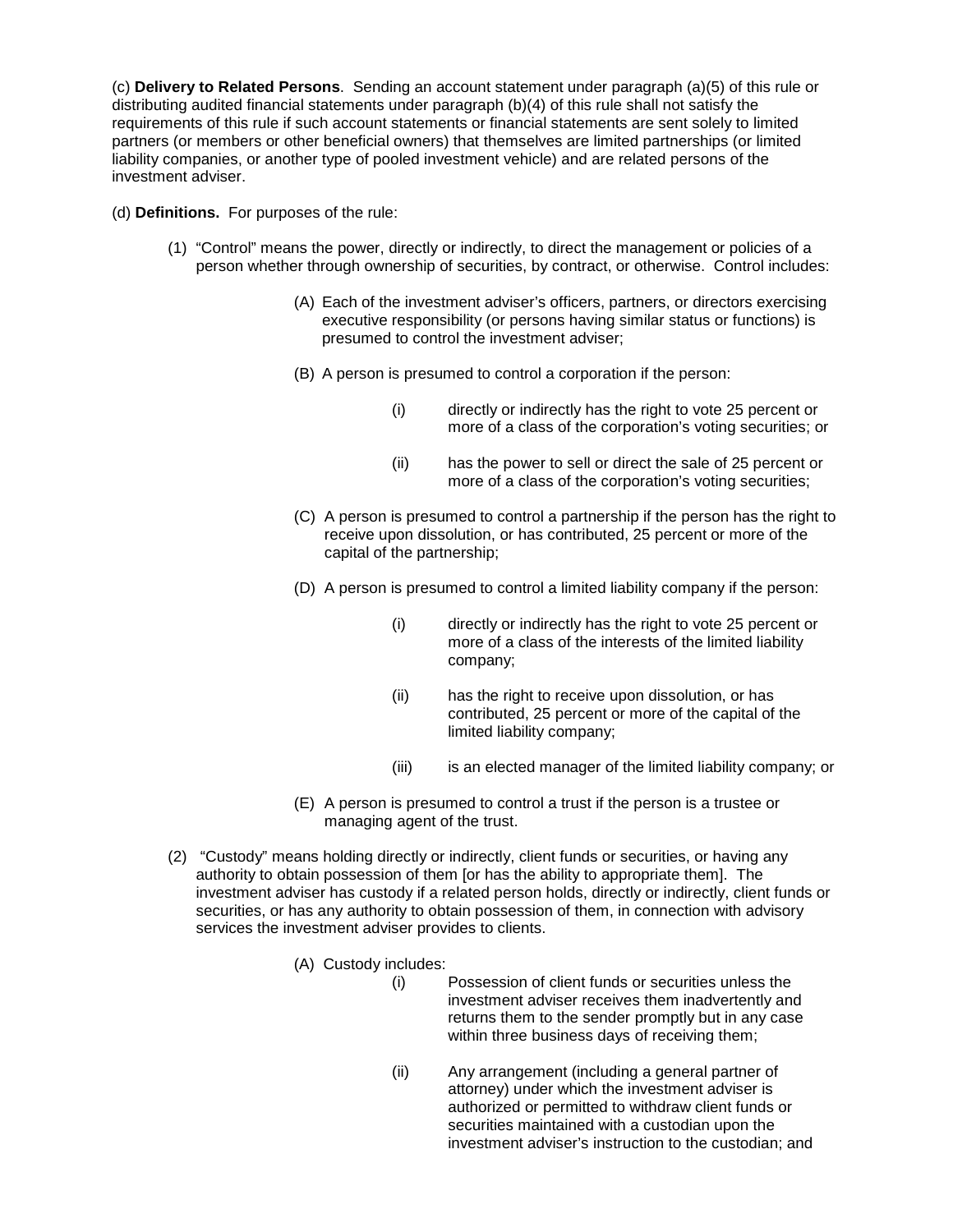- (iii) Any capacity (such as general partner of a limited partnership, managing member of a limited liability company or a comparable position for another type of pooled investment vehicle, or trustee of a trust) that gives the investment adviser or its supervised person legal ownership of or access to client funds or securities.
- (B) Receipt of checks drawn by clients and made payable to third parties will not meet the definition of custody if forwarded to the third party within 3 business days of receipt and the investment adviser maintains the records required under Rule 203(a)-2(a)(22);
- (3) "Independent certified public accountant" means a certified public accountant that meets the standards of independence described in rule 2-01(b) and (c) of Regulation S-X (17 CFR 210.2- 01(b) and (c)).
- [(4) "Independent party" means a person that:
	- (A) is engaged by the investment adviser to act as a gatekeeper for the payment of fees, expenses and capital withdrawals from the pooled investment;
	- (B) does not control and is not controlled by and is not under common control with the investment adviser; and
	- (C) does not have, and has not had within the part two years, a material business relationship with the investment adviser.
	- (D) shall not negotiate or agree to have material business relations or commonly controlled relations with an investment adviser for a period of two years after serving as the person engaged in an independent party agreement.]
- (5) "Independent representative" means a person who:
	- (A) acts as agent for an advisory client, including in the case of a pooled investment vehicle, for limited partners or a limited partnership, members of a limited liability company, or other beneficial owners of another type of pooled investment vehicle and by law or contract is obliged to act in the best interest of the advisory client or the limited partners, members, or other beneficial owners;
	- (B) does not control, is not controlled by, and is not under common control with investment adviser; and
	- (C) does not have, and has not had within the past two years, a material business relationship with the investment adviser.
	- (6) "Qualified custodian" means the following:
		- (A) A bank or savings association that has deposits insured by the Federal Deposit Insurance Corporation under the Federal Deposit Insurance Act;
		- (B) A broker-dealer registered in this jurisdiction and with the SEC holding the client assets in customer accounts;
		- (C) A registered futures commission merchant registered under Section 4f(a) of the Commodity Exchange Act, holding the client assets in customer accounts, but only with respect to clients' funds and security futures, or